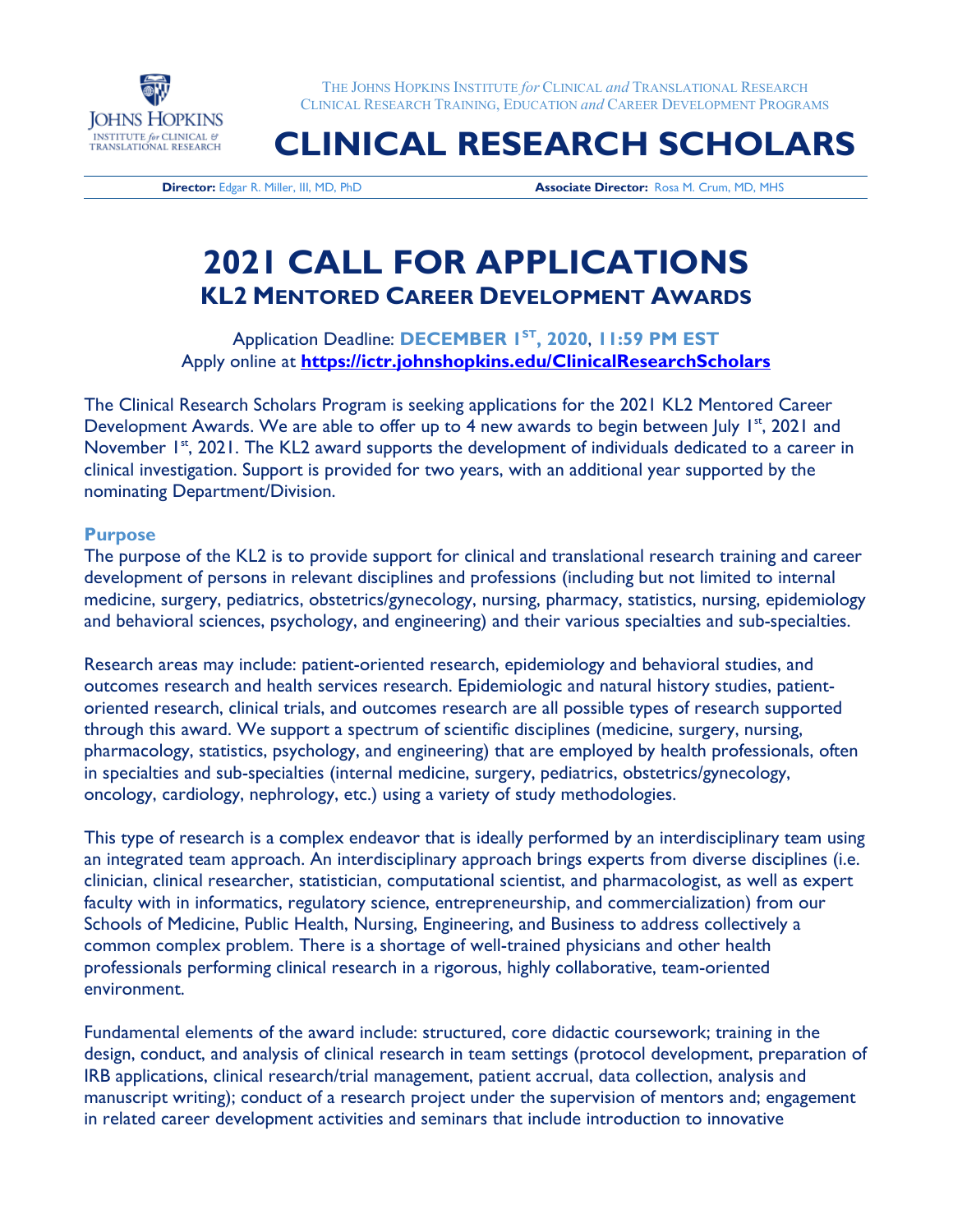methodologic approaches to translational science, regular research-in-progress presentations, and grant writing.

#### **Eligibility**

In order to be eligible for consideration for the Johns Hopkins Clinical Research Scholars Program, applicants must meet **each** of the following criteria:

- Research or health-professional doctoral degree or equivalent, including but not limited to, MD, DO, DDS, PhD, PharmD, PsyD, DPH; Epidemiologists, behavioral scientists, nurses, and engineers with clinically relevant doctoral degrees are eligible as well.
- A full-time faculty appointment (Instructor, Assistant Professor, Research Associate, or equivalent, for 5 years or fewer) at the Johns Hopkins Schools of Medicine, Public Health, Engineering or Nursing by the date of receipt of the award. Postdoctoral clinical fellows with a pending faculty appointment *are* eligible to apply. The faculty appointment cannot be dependent upon receipt of the KL2 award.
	- At least **75%** protected time available for research and training for the next *three* years. NIH allows Scholars from some surgical specialties to request less than 75% protected time for research (must be at least 50%), if it can be substantiated that more than 25% clinical effort is necessary to maintain clinical skills and privileges. A request for this exception must be made and justified in the application; and approved by NCATS and the program before an appointment can be offered.
- A commitment to a career focused on clinical investigation.
- A commitment to additional training, which may include:
	- **a.** MHS or PhD in clinical research (e.g. Clinical Epidemiology, Clinical Investigation, or **Biostatistics**
	- **b.** Proposal for coursework/training relevant to Scholar needs **NOTE:** The Bloomberg School of Public Health allows 16 credits in Special Student Limited (non-degree) status, though this would include courses taken prior to the KL2 appointment.
- **If Identification of and support from at least one, but ideally an interdisciplinary team of Johns** Hopkins active faculty mentor(s), established and successful in clinical investigation.
- United States citizenship, permanent resident, or non-citizen national status (persons born in outlying possessions of the United States, limited to American Samoa, Swain's Island, or the unincorporated United States Minor Outlying Islands) at the time the application is submitted. Individuals on temporary or student visas are not eligible. Proof of residency may be required.
- **Have NOT** served as Principal Investigator on a R01 or R29 award, subproject of P-series program project award or U-series research grant, or received any NIH K-series award (this does not include NIH Small Grants or Exploratory/Developmental grants or their equivalents).
- **Must NOT** have an active NIH K-series award pending. However, once *appointed*, KL2 Scholars are expected to apply for further grant support such as K23, K01, or K08 support.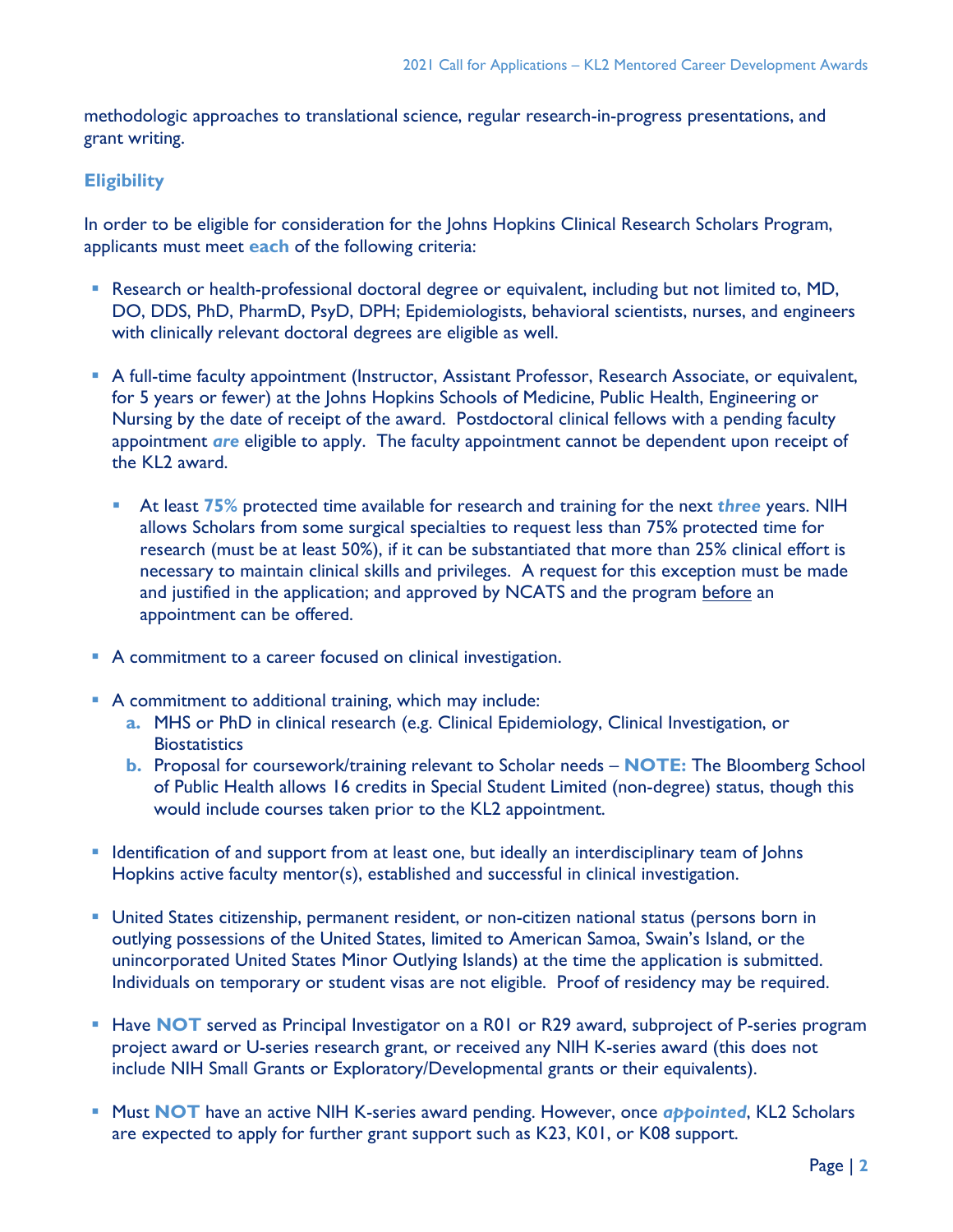**JHCRS is committed to increasing the participation of women and individuals from ethnic or racial groups underrepresented in the biomedical and behavioral sciences – such groups include American Indian or Alaska native, Asian, Black or African-American, Hispanic or Latino, and Native Hawaiian or other Pacific Islander. Applications from women and minority candidates are encouraged. In addition, accommodations will be made to assist any individuals with disabilities so those persons who are qualified applicants can complete the program.**

#### **Source of Support**

Funding for the JHCRS KL2 comes from the Johns Hopkins Institute for Clinical and Translational Research (ICTR) through a National Institutes of Health (NIH) National Center for Advancing Translational Science (NCATS) funded Clinical and Translational Science Award (CTSA).

#### **Scholar Support**

- *Up to* \$110,000 in annual salary support proportional to effort committed to program activities (75- 90%), plus fringe benefits, for up to two years (ongoing support is contingent upon the Scholar making adequate progress in the program and completing program requirements)
- *Up to* \$30,000 to support the costs of their degree or training programs, research project(s) and other related activities (supplies, computers/software, biostatistics services, personnel, and other project infrastructure).
	- Tuition support *up to* a maximum of \$18,000 annually *(included in \$30,000)*
	- *All tuition support provided by JHCRS and 'forgiven' by BSPH is taxable income to the IRS!*
- An additional \$2500 annually for scholarly travel in support of the objectives of the award

#### **Award Stipulations**

JHCRS is a **three** year commitment. The first two years are supported by the KL2, while the third year salary support is provided by the nominating division/department. Often year one is devoted to didactic studies. Year two is devoted to the research project, any remaining academic requirements, and submission of K or other career development award. (e.g. K23, K08, K01). Year three is a continuation of research efforts and grant writing.

- **Scholars often complete at least one year of structured, didactic coursework, preferably leading to** an advanced degree.
- **Scholars are expected to submit a Patient-Oriented Research Career Development Award or** other NIH grants by the end of the second year.
- Annual participation in the Translational Science Annual meeting is required.
- **Participation in** *required* program activities over the three-year period of combined support including our monthly Research-in-Progress meetings and monthly CATALiST Seminar Series.
- **•** Demonstration of ongoing participation in mentors' multidisciplinary clinical research team(s).
- Scholars are required to submit annual progress reports to the NIH.
- **Extensions of support or leaves of absence are possible only under exceptional circumstances**
- **Scholars are expected to update the program on publications, grants and awards after appointment**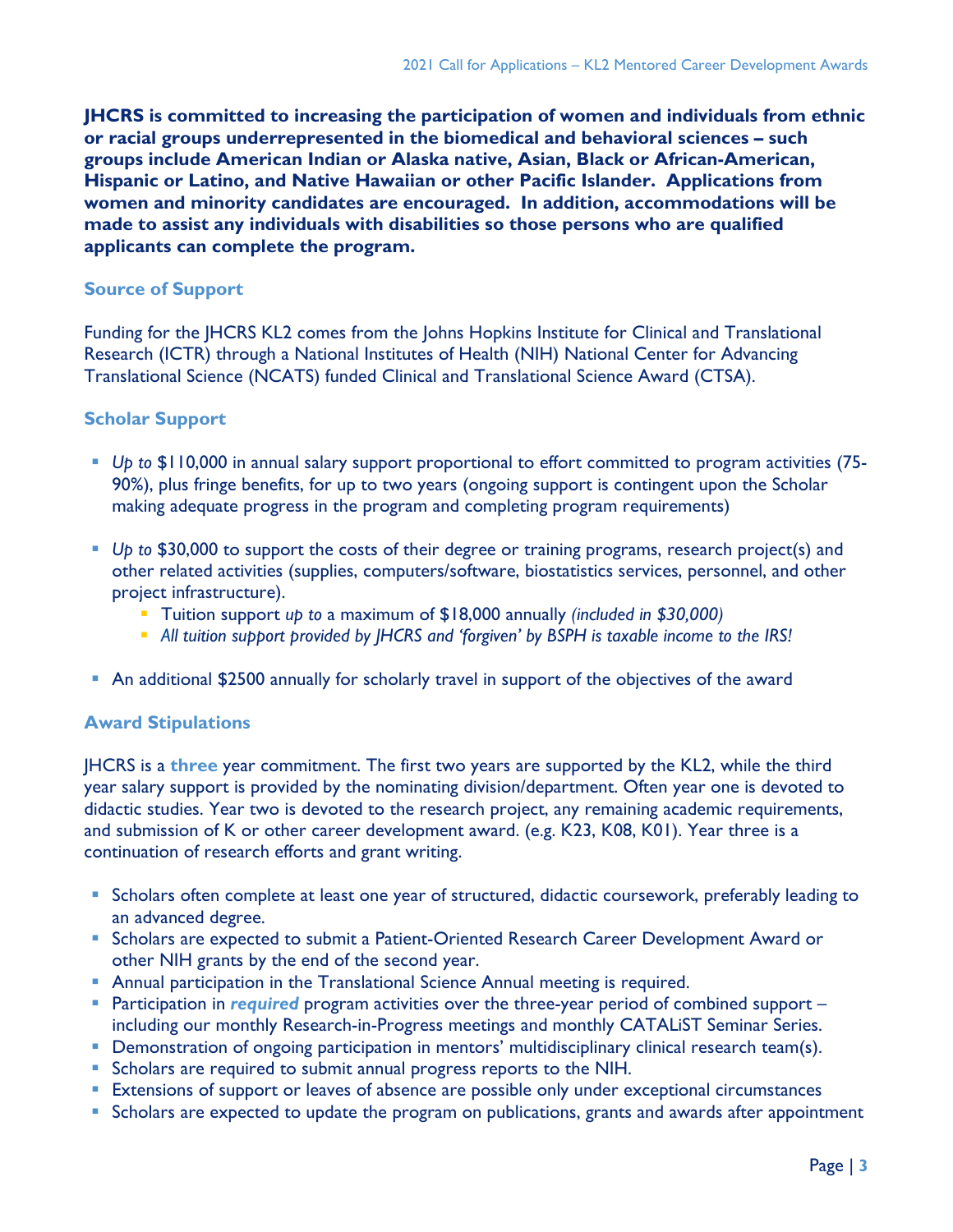### **Application Instructions and Submission Process**

Completed applications include **all** components (with supporting documents) listed below. It is the applicant's responsibility to prepare and collect each component and submit them. Please visit our website to access the on-line application link. Applications missing any required component or submitted after the deadline will not be considered. **Please follow the specific/detailed instructions on our website and in the application. Nomination letters and letters of recommendation can be requested through the on-line application while the remainder of the application is being completed.** 

- **1. Personal statement** (2-3 pages) detailing accomplishments to date plus career goals and plans. This statement should specifically address:
	- **a.** background information relevant to the applicant's interest in clinical/translational research; we encourage projects that have a clear translational component.
	- **b.** long-term career goals
	- **c.** how the KL2 award would advance these goals
	- **d.** need for additional training to achieve goals
	- **e.** interactions to date with potential mentors within the sponsoring clinical division or department including any prior or ongoing research experience and/or plans for identifying and selecting a mentor/preceptor for the program's research requirement.
- **2. Research Plan** (2-5 pages maximum) describing ongoing or proposed clinical/translational research project and plans for future grant submission. May include:
	- **a.** Specific Aims objectives of your research project, what you want to accomplish; should be driven by the hypothesis you set out to test; make sure they are highly focused
	- **b.** Background/Significance how your research is innovative/is from a fresh point of view/develops or improves technology; justify with background information about the field
	- **c.** Preliminary Data may consist of your or others' publications, unpublished data from your own laboratory or from others; make sure it's clear which data are yours and which others reported
	- **d.** Research Design/Methods describe the design and procedures in detail; give rationale
	- **e.** Literature Cited (will not count toward page limit) Refer to the literature thoroughly and thoughtfully but not to excess. The publications you cite need not be exhaustive but should include those most relevant to your proposed research.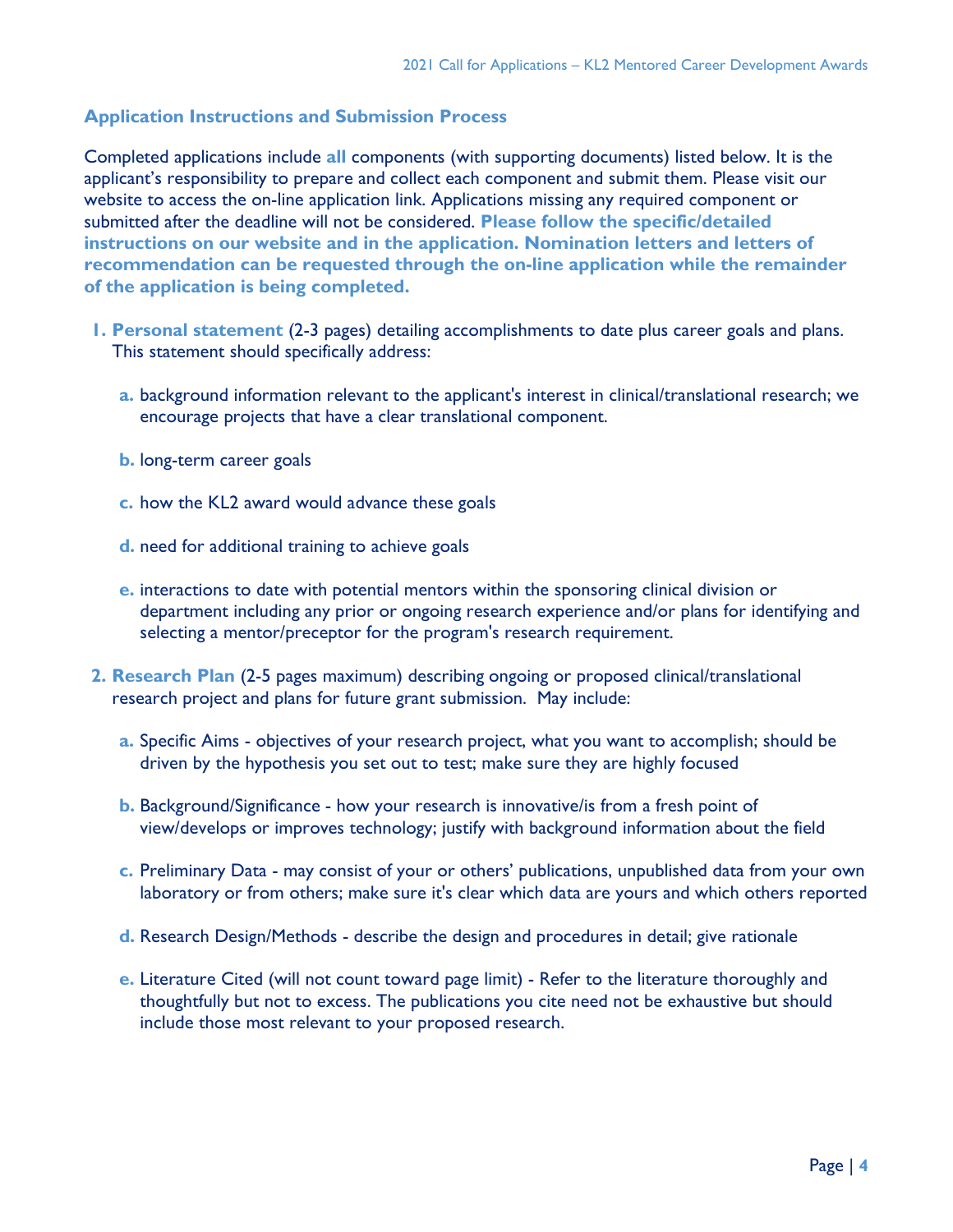**3. Plans and justification for Proposed Advanced Training** (1-2 pages). A description of the plans for advanced training must be included. Acceptance into an advanced didactic training program in clinical research (e.g. Clinical Investigation, Clinical Epidemiology or Biostatistics master's or doctoral programs at JHMI) would suffice. An alternative plan for training outside of a degree program based on individual needs is acceptable.

An application **separate** from the KL2 Scholars application (though it includes many of the same components) must be made to the School of Public Health degree program if pursing an advanced degree. Their online application can be found at [http://www.jhsph.edu/Admissions/index.html.](http://www.jhsph.edu/Admissions/index.html) Please be mindful of the deadlines for each of the programs and degrees! The Program Manager will, by written request, forward Clinical Research Scholars application materials to the School of Public Health.

Applicants already accepted into the GTPCI, Clinical Epidemiology, or Biostatistics degree program at the School of Public Health, JHCRS will require a transcript of courses taken and a listing of those planned to be taken. For those who may have completed relevant coursework outside Johns Hopkins, a detailed description of the coursework previously taken must be included.

- **4. Curriculum vitae** including list of publications and current/prior grant support.
- **5. Nomination letter\*\*** written by the primary mentor. The letter should address:
	- **a.** Career development plans for the candidate and how the award would facilitate these plans
	- **b.** Candidate's promise for a successful academic career in clinical investigation and listing of any supporting past accomplishments
	- **c.** Mentor's/division's commitment to the candidate's career development, including what commitment and/or plans there are for the nominee should a KL2 Award NOT be made
- **6. Nomination letter\*\*** written by the Division/Department Director. The letter should address: **a.** Career development plans for the candidate and how the award would facilitate these plans
	- **b.** Candidate's promise for a successful academic career in clinical investigation and listing of any supporting past accomplishments
	- **c.** Division's commitment to the candidate's career development, including what commitment and/or plans there are for the nominee should a KL2 Award NOT be made
	- **d.** Assurance of a third year of support and dedicated research time from the division/department – a specific commitment to salary support and at least 75% effort for research to complement the two year KL2 award, including identifying the likely source of such support (During this third year, there is no salary/stipend, tuition, research or mentor funding from JHCRS)
	- **e.** Provisions (if any) made for faculty advancement, mentoring, space and other support

**The nomination letter must specifically state, "I/We will guarantee a third year of salary support for Dr. X with (indicate source of support) and protect his/her time so**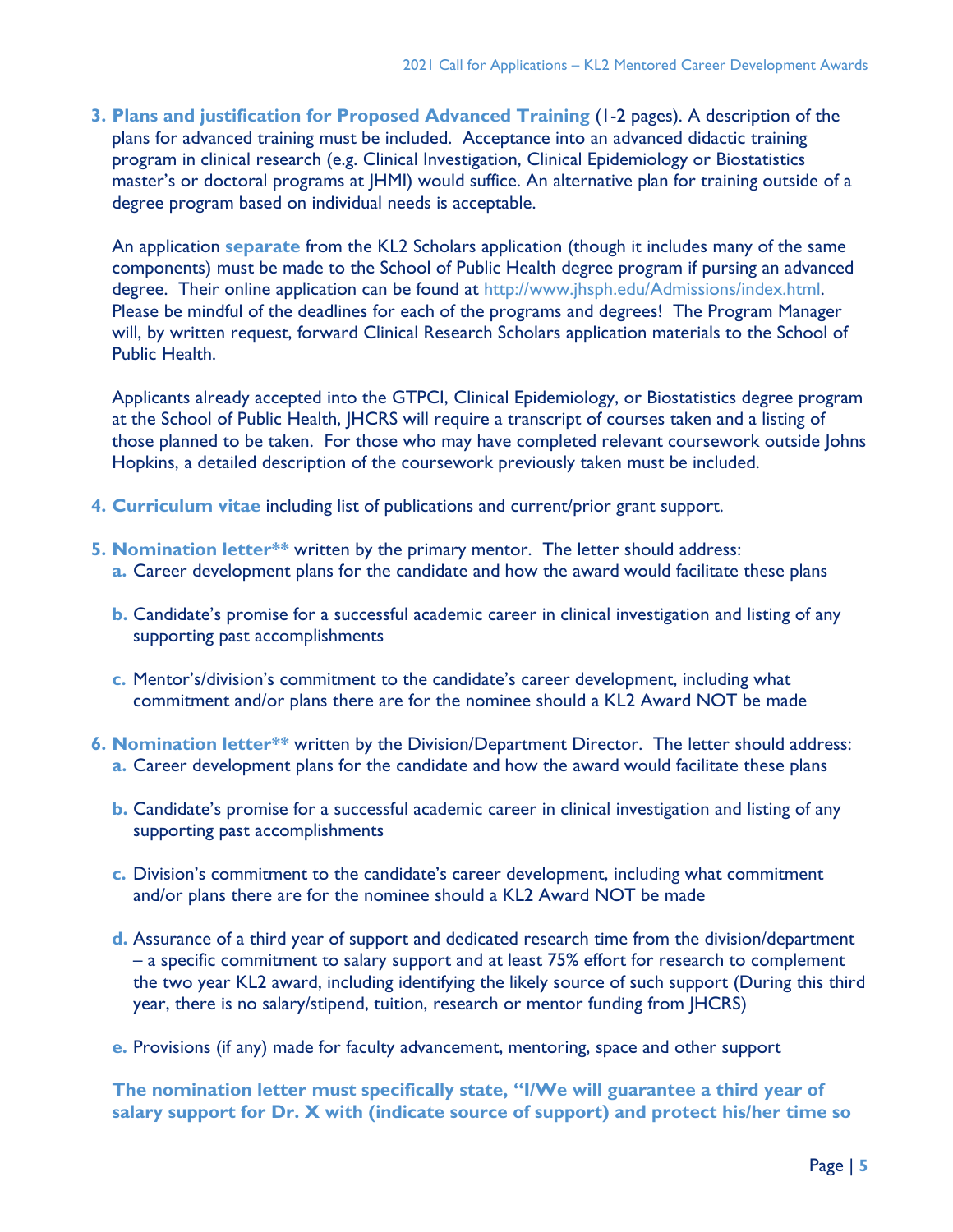**that at least 75% time is available for the pursuit of research, education and training activities for three years."**

**IMPORTANT NOTE:** NIH allows Scholars from some surgical specialties to request less than 75% protected time for research (must be at least 50%), if it can be substantiated that more than 25% clinical effort is necessary to maintain clinical skills and privileges. A request for this exception must be made and justified in the application; and approved by NCATS and the program before an appointment can be offered.

\*\*The mentor and division/department nomination letters may be written together or as separate letters. If written together the letter will need to be uploaded to fulfill both the mentor nomination and division/director nomination requirement in the candidate's on-line application in order to consider the application complete. It is the candidates responsibility to be sure the letter(s) are uploaded to their application by the due date.\*\*

- **7. Proposed mentor(s) NIH formatted biosketch** including research support.
- **8. Two letters of recommendation** from faculty, past mentors/advisors who can assess the candidate's ability. These letters are in addition to the Nomination letter and should not be written by your primary mentor or Department/Division directors. If you have a secondary mentor they will write your letter as one of your two recommendation letters. Please follow the instructions in the on-line application.
- **9. Unofficial Transcripts** from *all* academic training,

#### **Review and Selection Process (subject to change)**

Our goal is to select candidates who, with proper career development and clinical and/or translational research training, have potential to become independently funded, successful and ethical clinical investigators. A committee of faculty from Public Health, Nursing, Engineering and Medicine, will review applications, interview candidates and select awardees. Interviews will be conducted in February and awards will be announced in March 2021. Decisions will be based on the strength of the application materials submitted, the overall potential of the applicant and the track record of the mentor(s).

#### **Contact Us**

Johns Hopkins Clinical Research Scholars Program 2024 East Monument Street, Suite 1-500 Baltimore, MD 21201 Phone: (410) 502-8840

Website: <https://ictr.johnshopkins.edu/ClinicalResearchScholars>